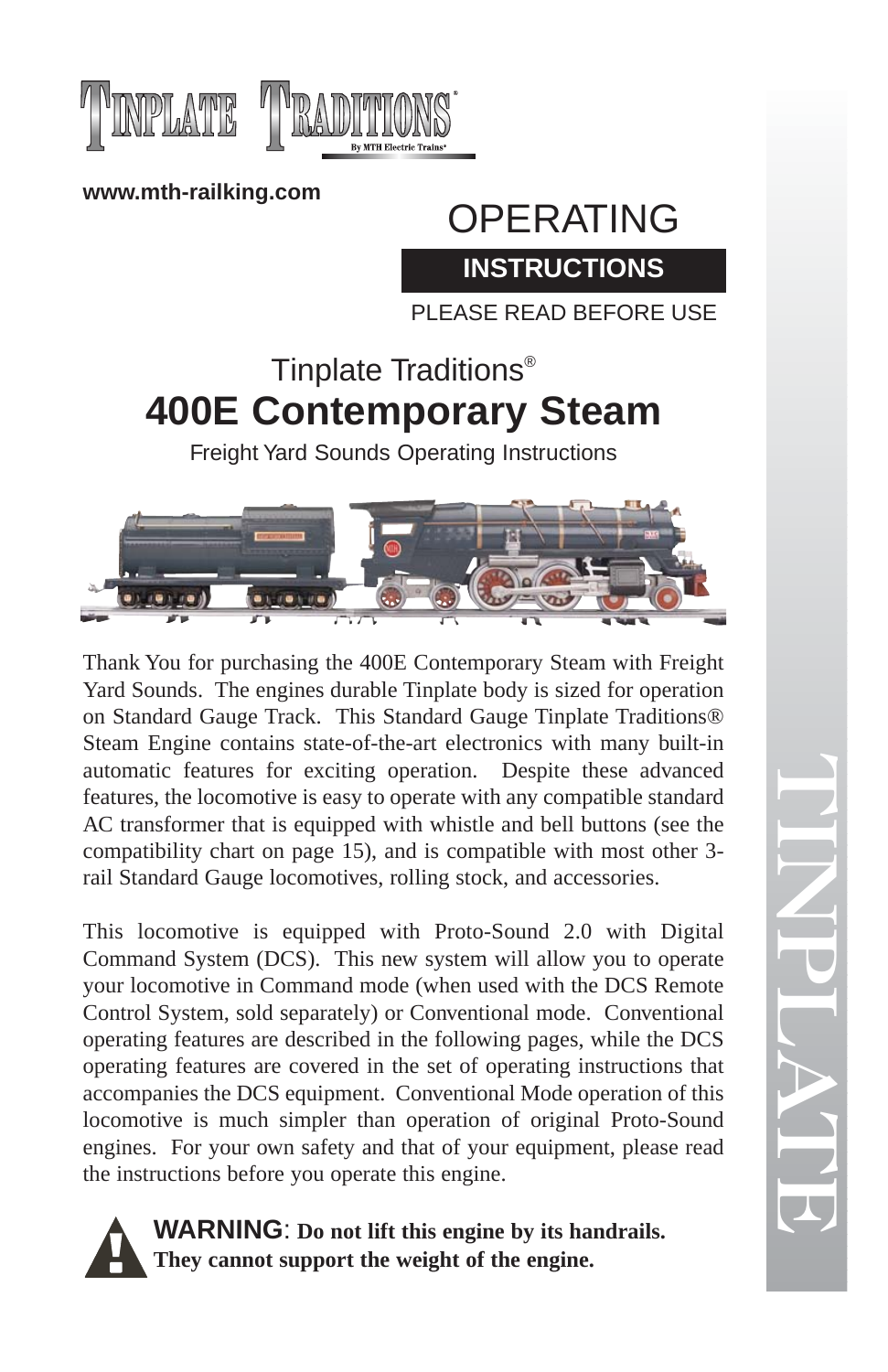# **TABLE OF CONTENTS**

| Set Up                                                                                            |  |
|---------------------------------------------------------------------------------------------------|--|
|                                                                                                   |  |
| <b>Basic Operation</b>                                                                            |  |
|                                                                                                   |  |
|                                                                                                   |  |
|                                                                                                   |  |
| Proto-Sound® 2.0                                                                                  |  |
| Activating Proto-Sound 2.0 Conventional Mode Features 7                                           |  |
|                                                                                                   |  |
| Tips on Using FYS $\dots \dots \dots \dots \dots \dots \dots \dots \dots \dots \dots \dots \dots$ |  |
|                                                                                                   |  |
|                                                                                                   |  |
|                                                                                                   |  |
|                                                                                                   |  |
| Maintenance                                                                                       |  |
|                                                                                                   |  |
|                                                                                                   |  |
|                                                                                                   |  |
|                                                                                                   |  |
|                                                                                                   |  |
|                                                                                                   |  |
|                                                                                                   |  |
| Additional Features with DCS Remote Control System 16                                             |  |
| SERVICE AND WARRANTY INFORMATION                                                                  |  |
|                                                                                                   |  |

## **CAUTION: Electrically Operated Product:**

Not recommended for children under 10 years of age. M.T.H. recommends adult supervision with children ages 10 - 16. As with all electric products, precautions should be observed during handling and use to reduce the risk of electric shock.

## **WARNING: When using electrical products, basic safety precautions should be followed including the following:**

- · Read this manual thoroughly before using this device.
- M.T.H. recommends that all users and persons supervising use examine the hobby transformer periodically for conditions that may result in the risk of fire, electric shock, or injury to persons, such as damage to the primary cord, plug blades, housing, output jacks or other parts. In the event such conditions exist, the transformer should not be used until properly repaired.
- As with all electrical appliances, this product should not be left in operation when unattended.

#### **If you have problems you cannot resolve by using these directions contact**

e-mail: custserv@mth-railking.com or phone: 410-381-2580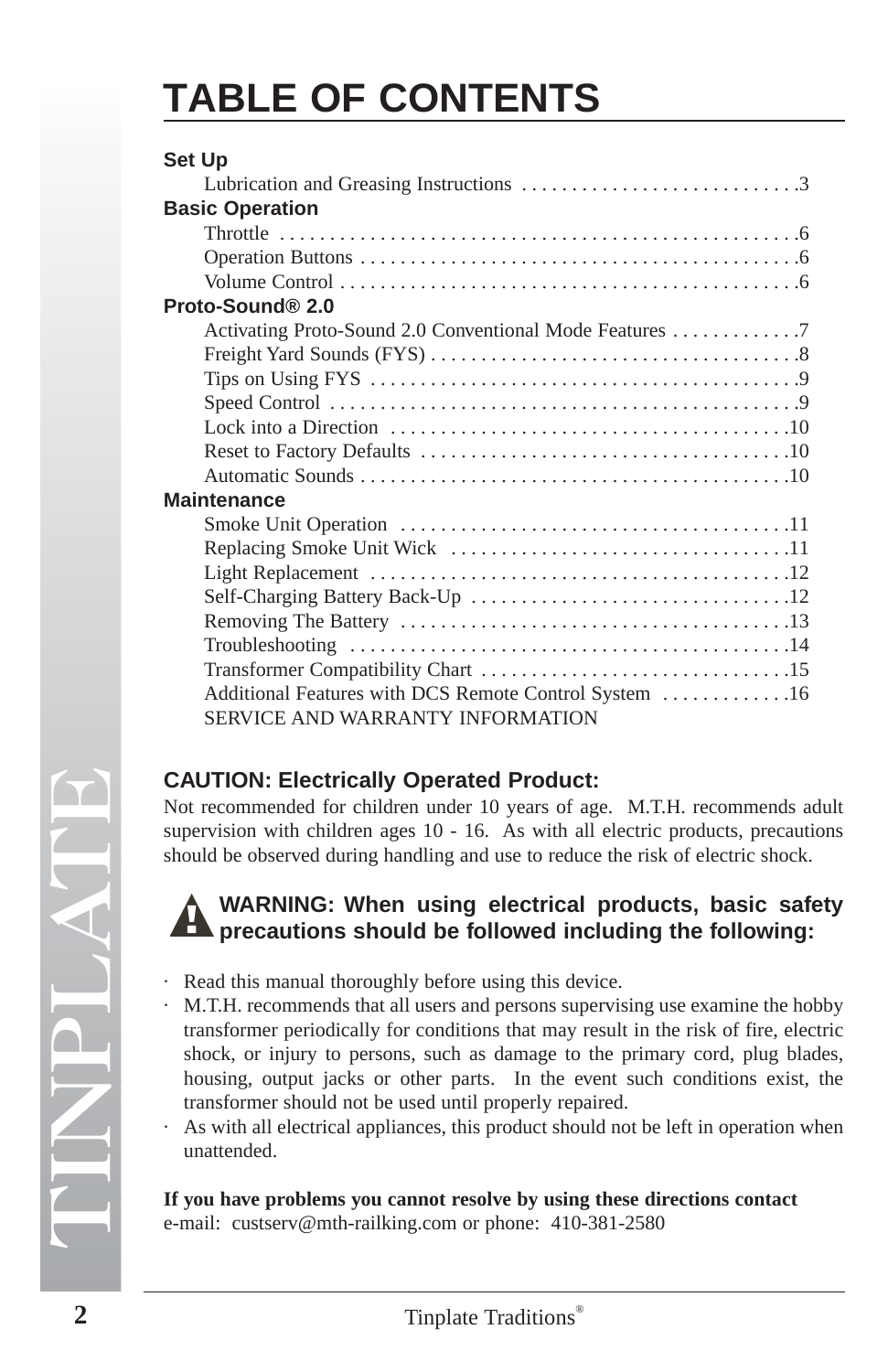# **Lubricating the Locomotive**

Use motor oil (10W-40 or 10W-30) for lubrication. Apply oil sparingly, using a toothpick or similar applicator. Before beginning, please be sure to have several toothpicks and cotton swabs handy to apply oil and clean up the excess. Familiarize yourself with the location of the oiling points (see Fig. 1) before beginning. Apply oil before operating and after every seven hours of operation.



*Figure 1: Lubricating Points of the Locomotive Chassis*



## **Lubricating the Wheel Gears (Fig. 1, #1)**

Slowly turn the drive wheels by hand and apply lithium based grease to the wheel gears until all teeth on all four gears are moist. Wipe away excess grease with a cotton swab.

## **Lubricating the Drive Axles (Fig. 1, #2)**

Position one end of the locomotive downward so that you can see one of the drive axles on each motor. Using a toothpick or length of wire, carefully apply two drops of oil to the axles at all four bronze bearings.

Turn the locomotive around so that you can see the other two drive axles. Carefully apply two drops of oil on the axles at the bronze bearings.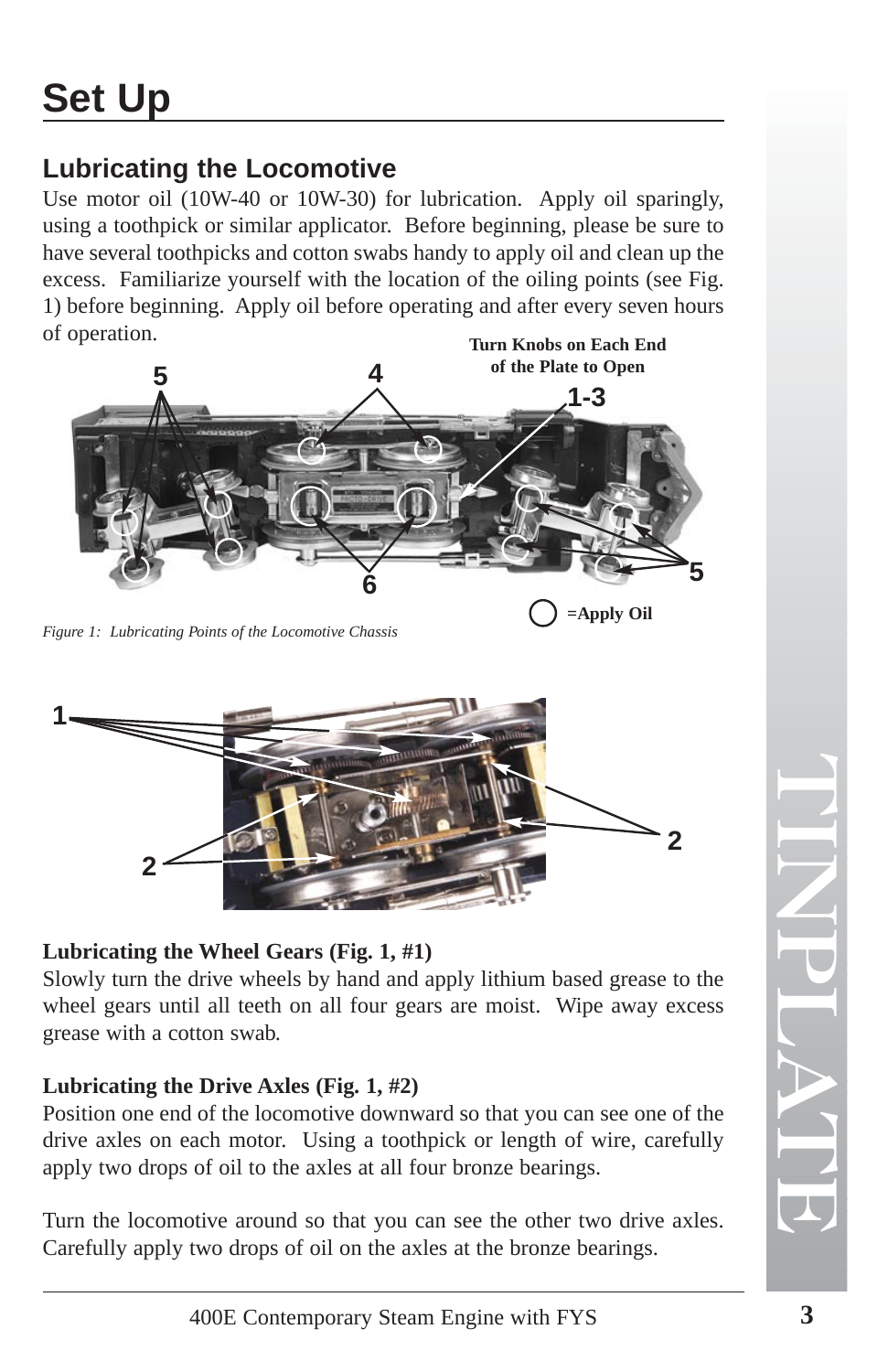## **Lubricating the Internal Gearing and Flywheel Bearings (Fig. 1, #3)**

Remove the two thumb screws and remove the gearbox cover to expose the gears and flywheel. Apply lithium based grease to the gears and two drops of oil to each of the flywheel bearings.



### **Lubricating the Side Rods (Fig. 1, #4)**

Apply a drop of oil at each of the screws that attach the side rods to the drive wheels. Wipe away excess oil with a cotton swab.



**Apply oil to each Siderod Screw**

## **Lubricating the Leading and Trailing Trucks (Fig. 1, #5)**

Apply a drop of oil to the axle holes and to each of the side axle bushings in the leading and trailing trucks. Wipe away excess oil with a cotton swab.



## **Lubricating the Pickup Rollers (Fig. 1, #6)**

Apply a small drop of oil at the axles of the pickup rollers. Wipe away excess oil with a cotton swab. The rolling surface should be free of oil.

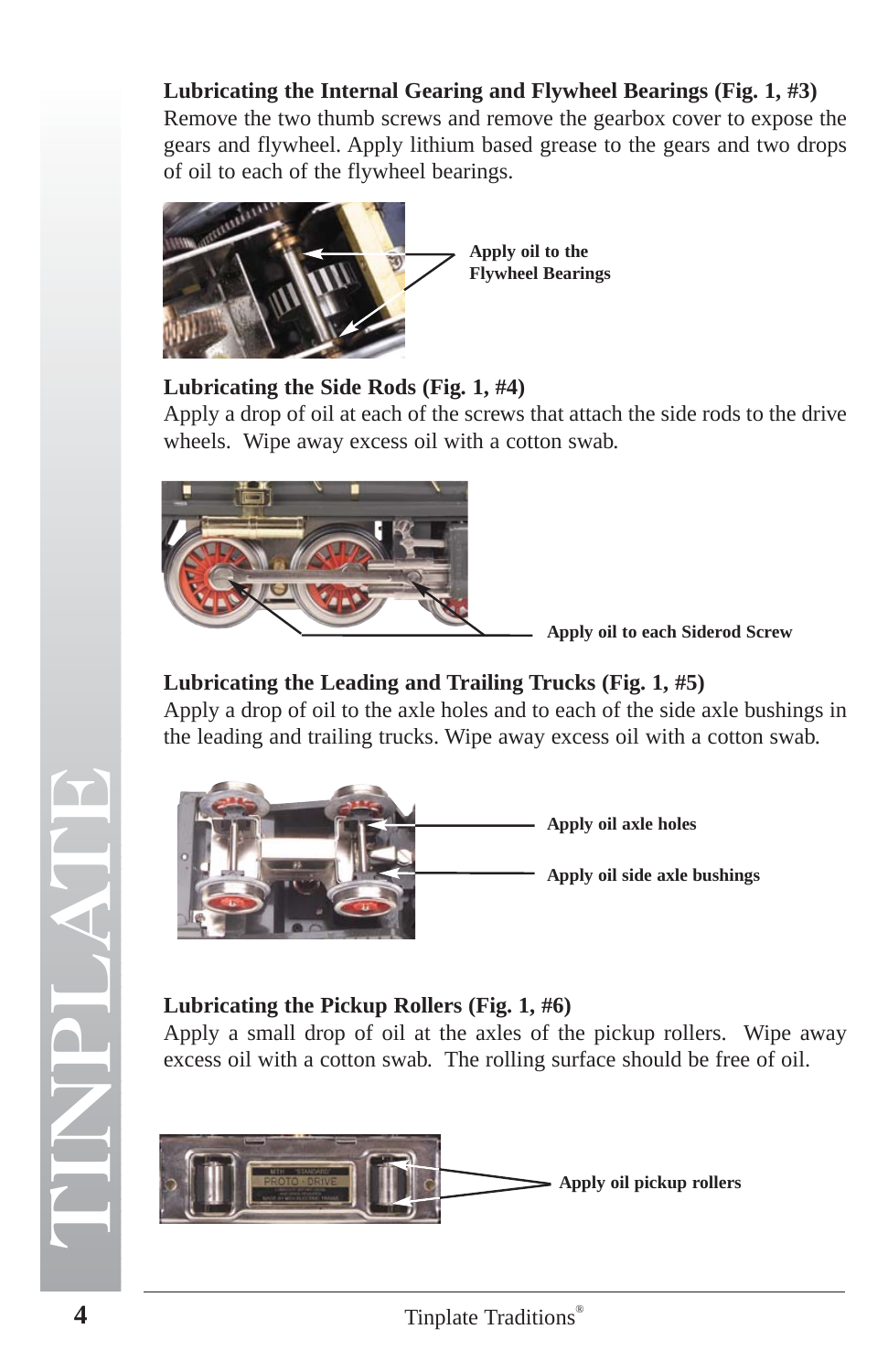## **Lubricating the Tender (Fig. 2)**

Add a single drop of motor oil to all twelve wheels at the axle. Apply a small drop of oil at the axles of the pick-up rollers. Wipe away excess oil with a cotton swab. The rolling surface should remain free of oil.



*Figure 2: Lubricating Point of the Locomotive Tender*

# **Connecting the Engine and Tender**

Use the draw bar to secure the engine and tender together.



## **Priming the Smoke Unit**

- 1.Prime the operating smoke unit with smoke fluid before operating. Add 15-20 drops of smoke fluid through the smokestack (see Fig. 3), then gently blow into the stack to eliminate any air bubbles in the fluid.
- 2.If you choose not to prime the unit with fluid, turn the smoke unit switch located under the cab to the OFF position (see Fig. 4). Running the engine without a primed smoke unit may cause damage. See the "Smoke Unit Operation" section of this book for more information on smoke unit maintenance.

![](_page_4_Picture_10.jpeg)

**Figure 3**

![](_page_4_Picture_12.jpeg)

**Figure 4**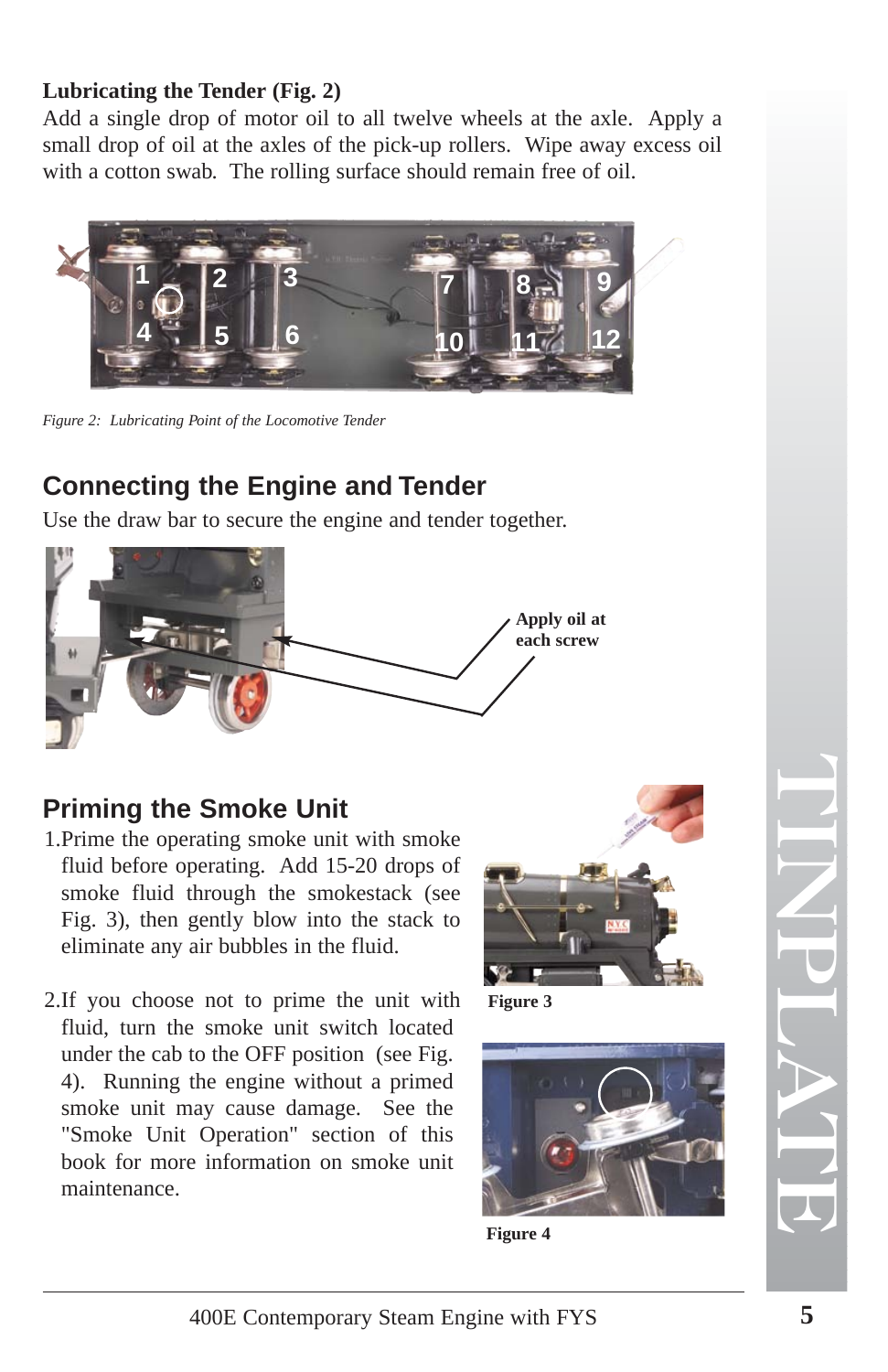# **Basic Operation**

**Throttle** - Throttle up the power to your track. Give enough power so that the engine's headlight shines brightly. Then put the engine into motion by either firmly pressing the Direction button on your transformer or remote once or decreasing the throttle to off then increasing the throttle until the engine begins to move.

#### **Operation Buttons**

Use the operation buttons on your transformer or remote as described below.

· **Horn/Whistle** - To sound the whistle, firmly press the Horn/Whistle button. The whistle will sound for as long as you continue to depress the button. It will stop when you release the button. The whistle has four different endings, depending on whether you hold the button for less than three seconds, three seconds, four seconds, or five seconds or longer.

· **Bell** - To sound the bell, firmly press and release the Bell button. To turn the bell off, press and release the Bell button again. The bell will continue to ring from the time you turn it on until you press and release the button again to turn it off.

· **Direction** - Your train is programmed to start in neutral. The first direction after neutral upon start-up is forward. Firmly press and release the Direction button to allow the engine to move forward. Just as you must stop your automobile between forward and reverse, this engine will not go directly from forward to reverse; it goes into neutral between directions. If the train has been moving forward, the first press of the Direction button will put the train from forward into neutral, the second press into reverse, the third press back into neutral, and the fourth back into forward. To prevent accidental high-speed start-ups, this engine is programmed to restart in neutral each time the track voltage is turned off for 25 seconds or more.

**Volume Control** - To adjust the volume of all sounds made by this engine, turn the master volume control knob located under the cab clockwise to increase the volume and counter-clockwise to decrease the volume.

![](_page_5_Picture_8.jpeg)

**Turn Clockwise to increase volume**

**Turn Counter Clockwise to decrease volume**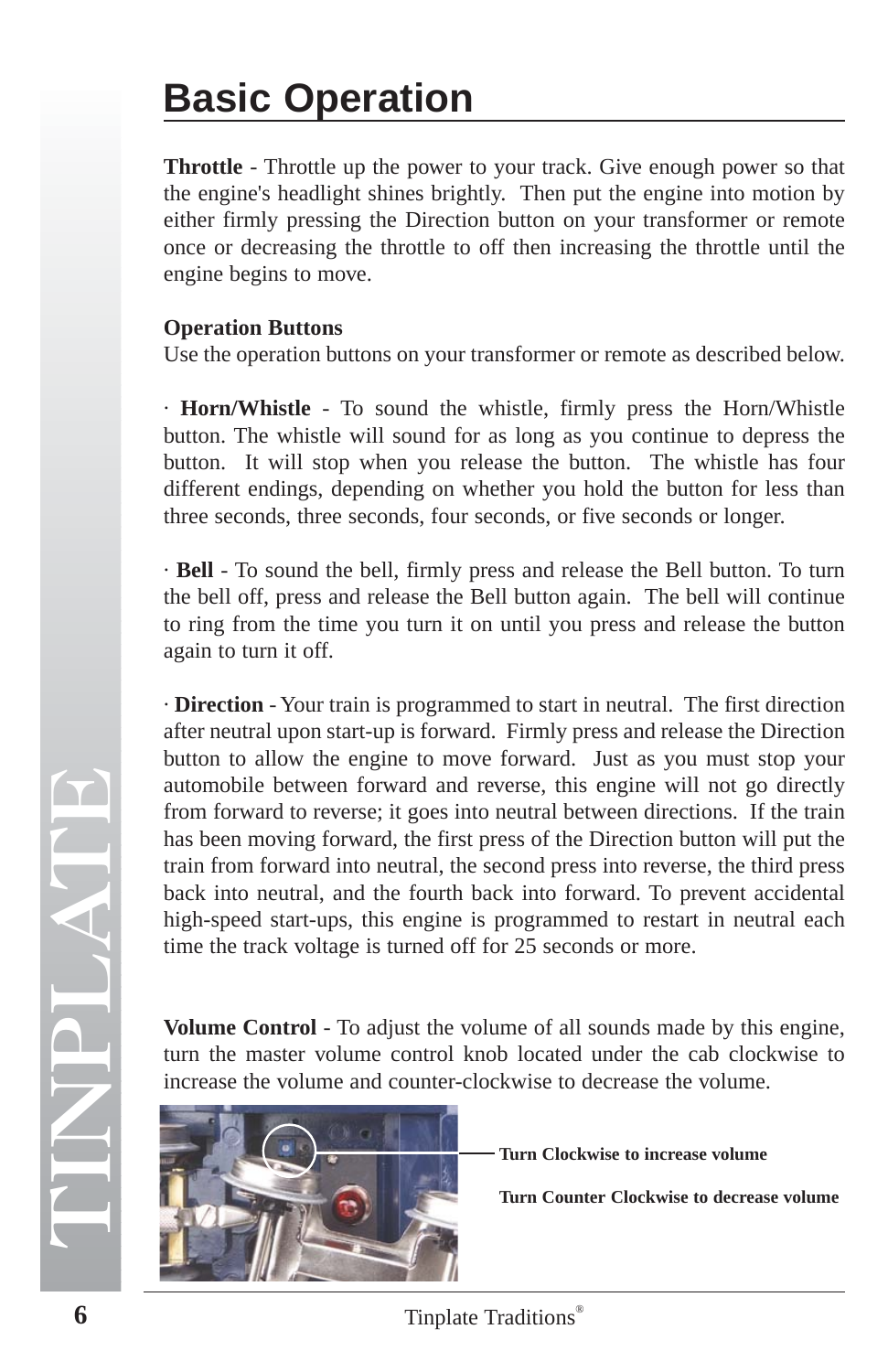# **Proto-Sound 2.0 Operating Instructions**

This manual contains the operating instructions for Proto-Sound 2.0 in conventional mode only. Instructions for accessing DCS command mode features accompany the DCS Remote Control System equipment.

Because Proto-Sound 2.0 is an all-new system developed by M.T.H.'s own research and development team, it operates differently from original Proto-Sound. Most Proto-Sound 2.0 features are automatically enabled, and reset has been eliminated, so there is no need to program features as with original Proto-Sound. Although the new system is easier to operate than original Proto-Sound, you should read these instructions thoroughly before using Proto-Sound 2.0 features in order to prevent harm to yourself or your equipment.

## **Activating Proto-Sound 2.0 Conventional Mode Features:**

Proto-Sound 2.0 features are activated by sequences of Bell and Whistle button pushes described below. Please read the full descriptions of each feature before using it. To use these buttons to activate features rather than to blow the whistle or ring the bell, you should tap the buttons very quickly with a ½-second pause between button presses. You may need to practice your timing to make this work smoothly.

|                                          |                             | <b>Timing Chart</b>       |                             |                           |
|------------------------------------------|-----------------------------|---------------------------|-----------------------------|---------------------------|
| Tap<br>Bell<br>Quickly                   | $\frac{1}{2}$ Sec.<br>Pause | Tap<br>Whistle<br>Quickly | $\frac{1}{2}$ Sec.<br>Pause | Tap<br>Whistle<br>Quickly |
| Total Time Lapse: $1\frac{1}{2}$ Seconds |                             |                           |                             |                           |

| <b>Feature to Be Activated:</b>  | <b>Button Code:</b>                    |
|----------------------------------|----------------------------------------|
| <b>Freight Yard Sounds</b>       | 1 Bell, 2 Whistles                     |
| Fire the Rear Coupler            | 1 Bell, 3 Whistles                     |
| Fire the Front Coupler           | 1 Bell, 4 Whistles                     |
| Speed Control On/Off             | 1 Whistle, 2 Bells (from Neutral only) |
| Lock into a Direction            | 1 Whistle, 3 Bells                     |
| <b>Reset to Factory Defaults</b> | 1 Whistle, 5 Bells (from Neutral only) |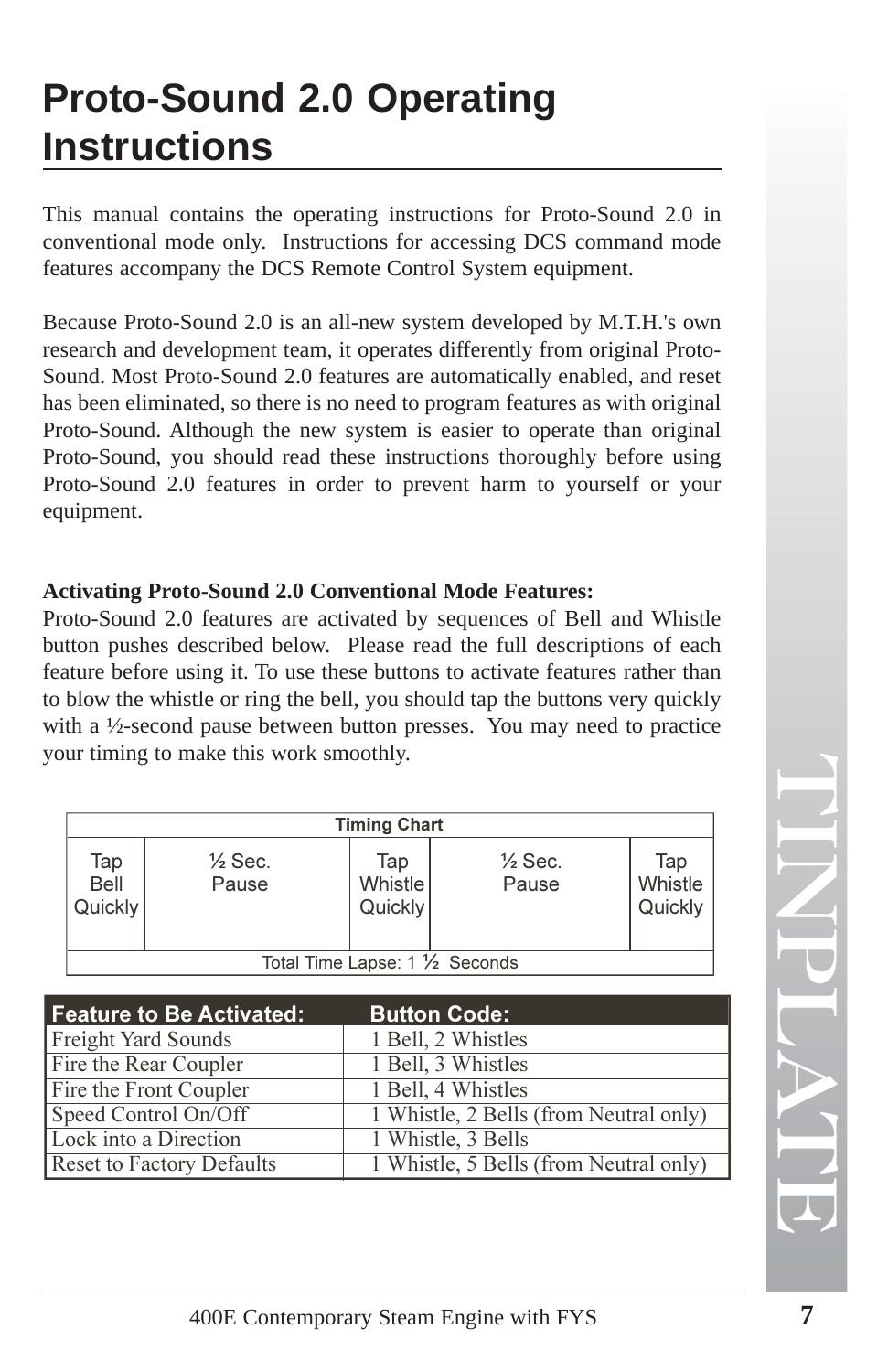#### **Freight Yard Sounds (FYS):**

Your engine is equipped with a sound package of freight yard sounds that you can play when you pull into a yard. **Each sequence described below will play as long as it is left on, randomly generating sounds, but be sure to allow approximately 30 seconds between the button pushes described below to allow the FYS sufficient time to run through each sequence.**

1.To cue the sound system to play the FYS, quickly but firmly tap the Bell button once followed by 2 quick taps of the Whistle button while the engine is moving. Tap the buttons quickly but allow approximately  $\frac{1}{2}$ second between each press.

#### Cue Sound System to Play FYS

![](_page_7_Figure_4.jpeg)

2.Press the Direction button or drop and advance the throttle once to stop the engine. This will trigger the first sequence of FYS. The reverse unit is temporarily disabled so that the train will not move as you use the Direction button to trigger the sounds, and Proto-Sound 2.0 has disabled operator control over the Whistle and Bell buttons until the full FYS sequence is complete.

![](_page_7_Figure_6.jpeg)

![](_page_7_Figure_7.jpeg)

- 3.After waiting about 30 seconds for that sequence to run, press the Direction button again to trigger the second sequence of FYS
- 4.After about 30 seconds, press the Direction button again to trigger the third FYS sequence.
- 5.Again, after allowing about 30 seconds for that sequence to run, press the Direction button one more time to trigger the fourth and final FYS sequence. The FYS will continue, and within a few seconds, the engine will start and move out on its own at the current throttle setting, in the same direction it was traveling when you began the sequence. Once the bell turns off, the operator regains control of the transformer's bell and whistle buttons and can ring the bell or blow the whistle as usual.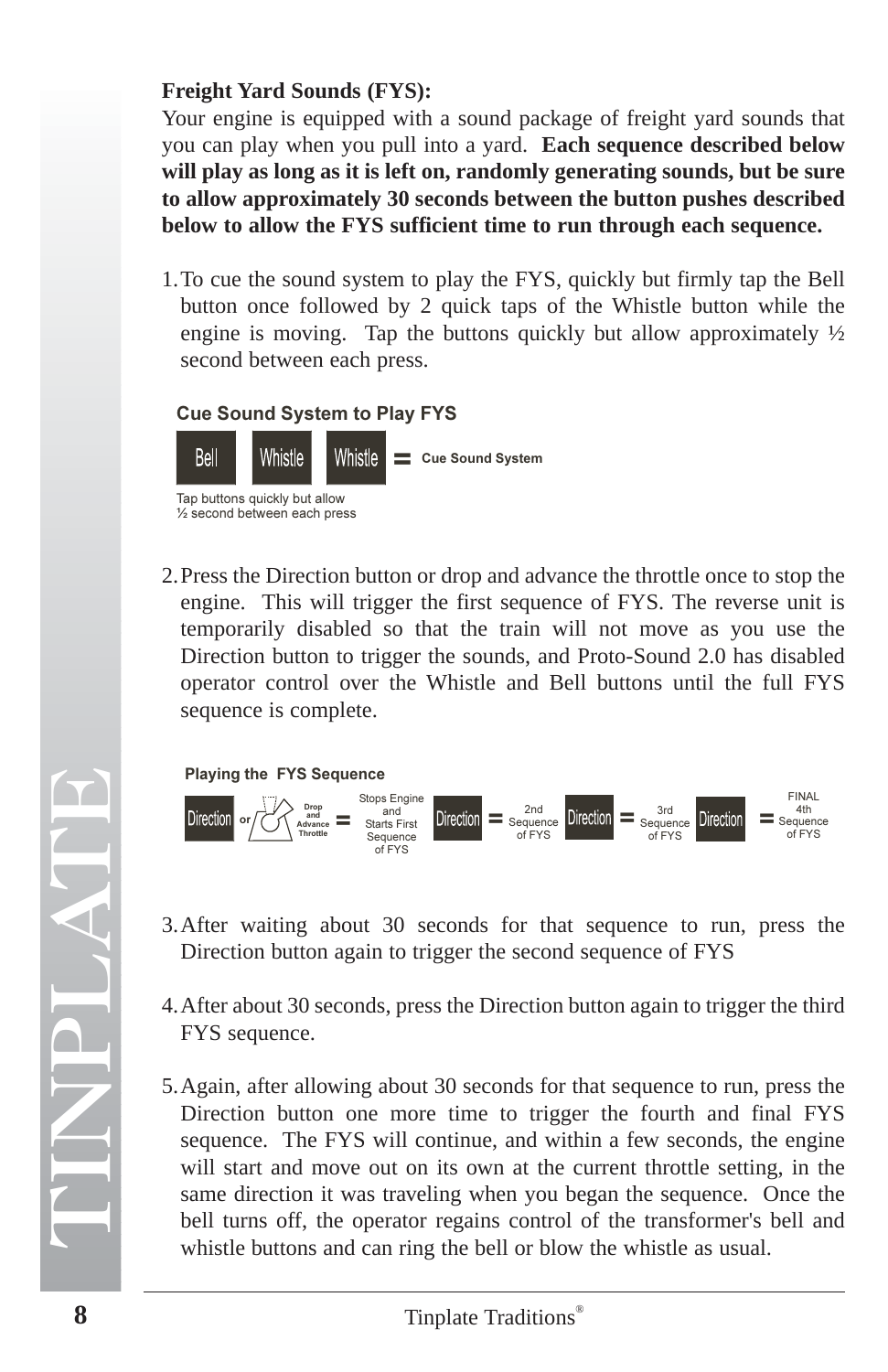## **Tips on Using FYS**

- · You can terminate FYS at anytime by turning off power to the track for 15 seconds.
- · You do not have to be in Forward to use FYS. At the conclusion of the full sequence, the train will pull away from the station in whatever direction you were going when you activated the feature.
- · You can use FYS even if you are double-heading with another engine. If the second engine is not equipped with FYS at all, you must remember not to leave the throttle at a high voltage level once you have stopped the engine to run the FYS. Otherwise, the engine without FYS will begin vibrating on the track as its motors strain to move the train, since they cannot be automatically disabled during the FYS cycle. If the second engine is an original Proto-Sound engine equipped with FYS, you may choose to disable it when used in double-heading operations, so you will not experience competing FYS sounds. To disable FYS in an original Proto-Sound engine, see the operating instructions for that engine.
- · FYS can be triggered from Neutral. It will operate the same as if triggered while in motion except that, at the conclusion of the FYS, the engine will depart in the next direction of travel, as opposed to the direction it was traveling before entering Neutral.

## **Speed Control:**

M.T.H. engines equipped with Proto-Sound 2.0 have speed control capabilities that allow the engine to maintain a constant speed up and down grades and around curves, much like an automobile cruise control. You can add or drop cars on the run, and the engine will maintain the speed you set.

While the engine is programmed to start with the speed control feature activated, you can opt to turn it off. This means the engine's speed will fall as it labors up a hill and increase as it travels downward. It is also affected by the addition or releasing of cars while on the run.

**To turn speed control on and off**, put the engine in neutral, then quickly tap the transformer's Whistle button one time then quickly tap the Bell button two times, allowing approximately ½ second to lapse between each quick

![](_page_8_Figure_9.jpeg)

Tap buttons quickly but allow ½ second between each press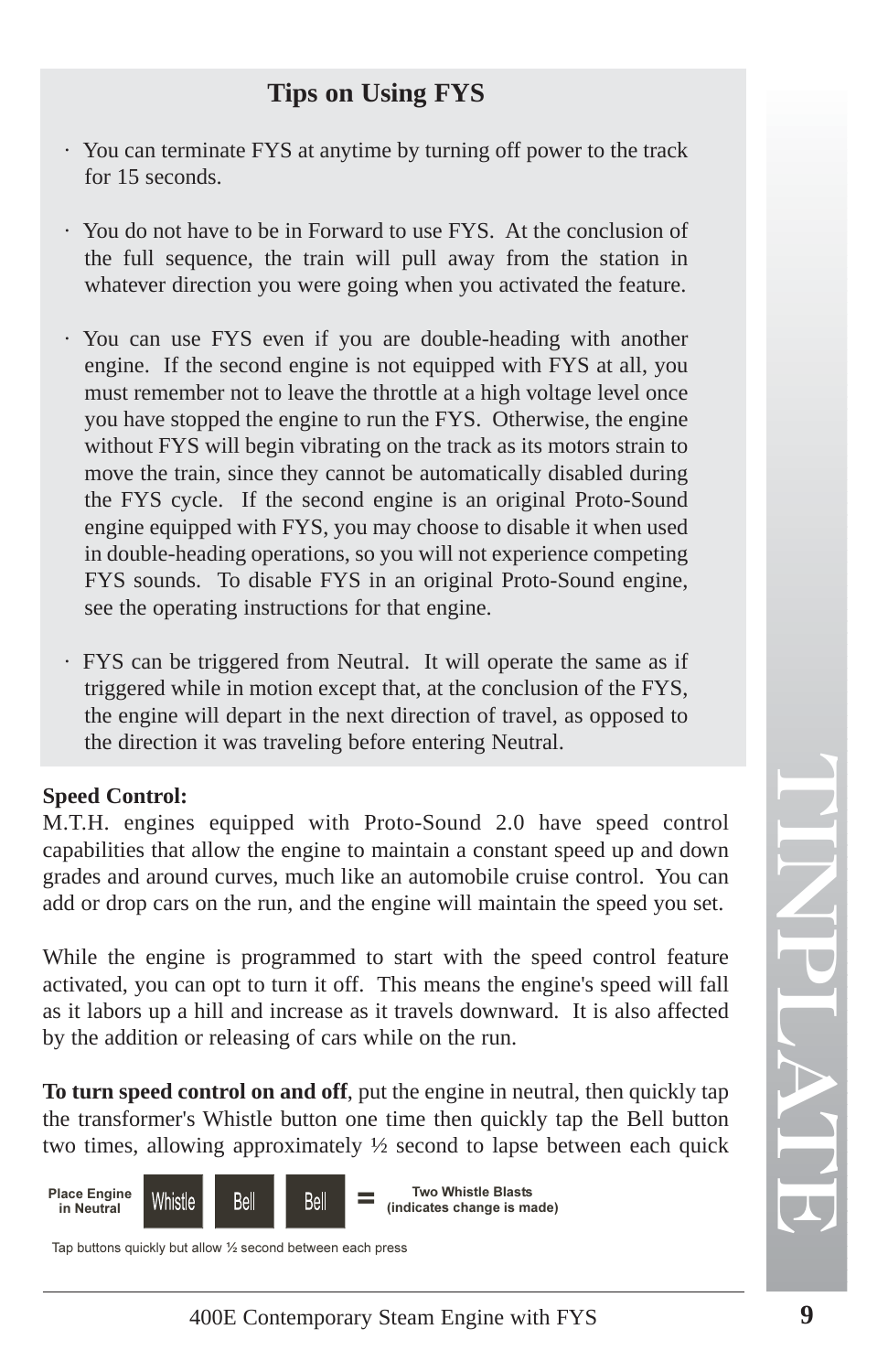button press. Two whistle blasts will indicate that the engine has made the change. Repeat the 1 whistle, 2 bells code to return it to the other condition. **You will want to do this during the initial neutral upon start-up if you ever couple this engine to another engine that is not equipped with speed control to avoid damaging the motors in either engine.** Each time you shut down the engine completely, it will automatically turn speed control on.

**Note:** When speed control is turned off, the Proto-Sound 2.0 system will limit the volume in order to operate more smoothly at lower voltages. Full volume is restored upon reactivating speed control.

### **Lock into a Direction:**

You can lock your engine into a direction (forward, neutral, or reverse) so that it will not change directions. To do this, put the engine into the direction you want (or into neutral to lock it into neutral), run it at a very slow crawl (as slowly as it will move without halting), and quickly but firmly tap the Horn button once followed by three quick taps of the Bell button, allowing approximately ½ second to lapse between each quick button press. Two horn blasts will indicate that the engine has made the change. The engine will not change direction (including going into neutral) until you repeat the 1 horn, 3 bells code to return the engine to its normal condition, even if the engine is kept without power for extended periods of time.

![](_page_9_Figure_4.jpeg)

## **Reset to Factory Defaults:**

To override the settings you currently have assigned to the engine and reset it to its factory defaults, while in Neutral tap the Whistle button quickly once, followed by five quick taps of the Bell button, allowing approximately ½ second to lapse between each quick button press. Two whistle blasts will indicate that the engine has made the change.

![](_page_9_Figure_7.jpeg)

Tap buttons quickly but allow ½ second between each press

## **Automatic Sounds:**

Certain Proto-Sound 2.0 sound effects automatically play in programmed conventional mode conditions:

- · Squealing Brakes play any time the engine's speed decreases rapidly.
- · Cab Chatter plays at random intervals when the engine idles in neutral.
- · Engine Start-up and Shut-down sounds play when the engine is initially powered on or is powered off for five seconds or more.

TINPLATE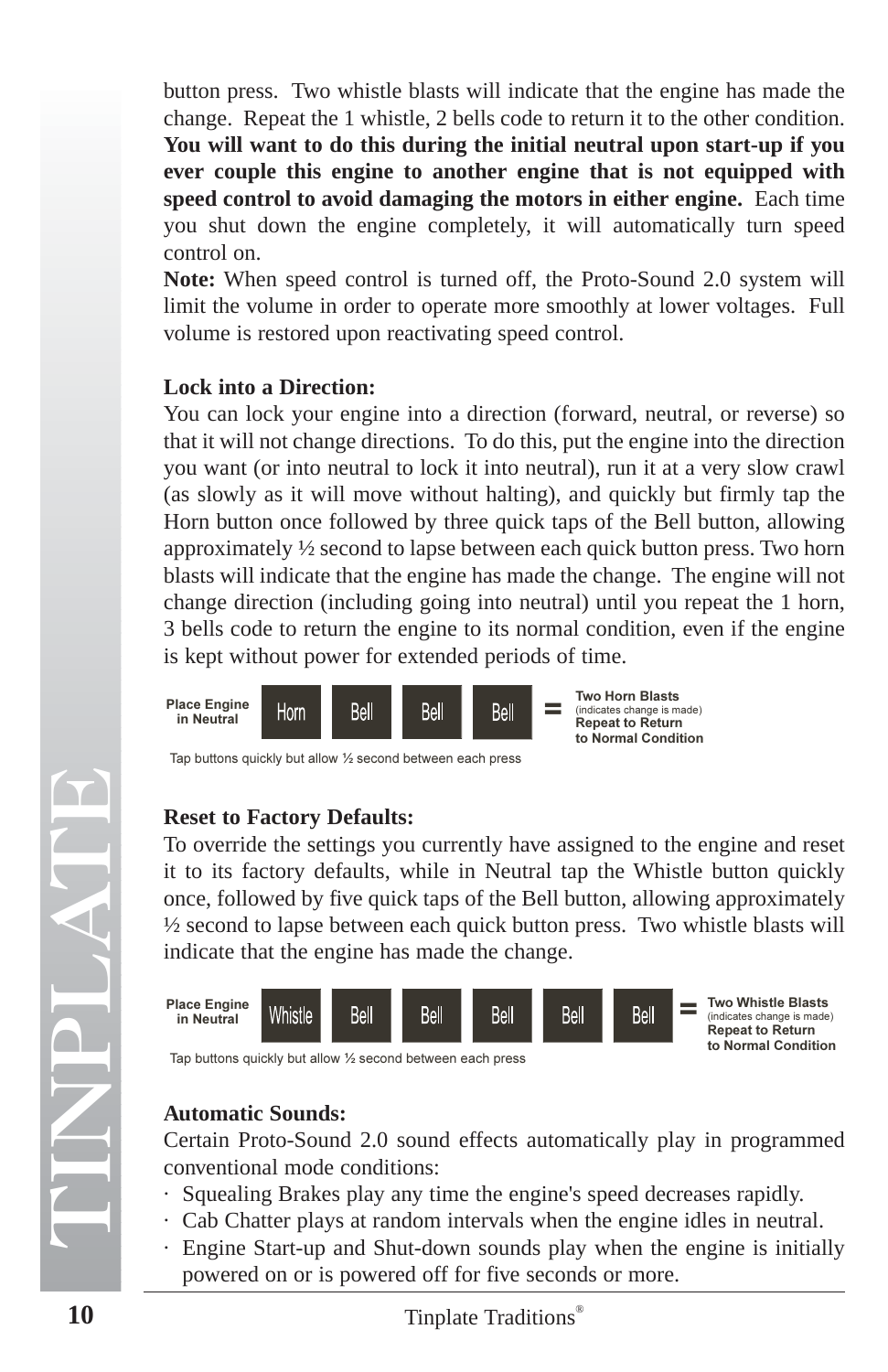# **Maintenance**

# **Smoke Unit Operation**

This Tinplate Traditions® steam locomotive contains a self-powered smoke unit that outputs smoke through the smokestack on the roof of the engine. The smoke unit is essentially a small heating element and wick that soaks up and then heats a mineral oil-based fluid that emits a harmless smoke. The smoke is then forced out of the stack by a small electric fan. Smoke volume is controlled by the Proto-Sound 2.0 system.

Follow the maintenance steps below for trouble-free smoke unit operation.

- · When preparing to run this engine, add 15-20 drops of smoke fluid through the smokestack (see Fig. 3). We recommend M.T.H. ProtoSmoke, Seuthe, LGB, or LVTS fluids. Do not overfill the unit or the fluid may leak out and coat the interior engine components.
- · If you choose not to add the fluid (or have already added the fluid but choose to run smoke-free), turn off the smoke unit switch located under the cab (see Fig. 4). **Failure either to add fluid to the unit or to turn it off may damage the smoke unit heating element and/or wicking material.**

![](_page_10_Picture_6.jpeg)

![](_page_10_Picture_7.jpeg)

· When the smoke output while running the engine begins to diminish, add another 10-15 drops of smoke fluid or turn the smoke unit off.

- · When storing the unit for long periods of time, you may want to add about 15 drops of fluid to prevent the wick from drying out.
- · After removing the engine from storage, add another 25 drops of fluid, letting the wick soak up the fluid for 15 minutes prior to operation.

## **Replacing the Smoke Unit Wick**

If you experience poor or no smoke output when the smoke unit is on and has fluid, check the wick to see if it has become hard, blackened, and unabsorbent around the heating element. Remove the smoke unit inspection cover from the locomotive's body (see Fig. 5 on page 12). After removing the

![](_page_10_Picture_13.jpeg)

**Bad Wick Good Wick**

![](_page_10_Picture_15.jpeg)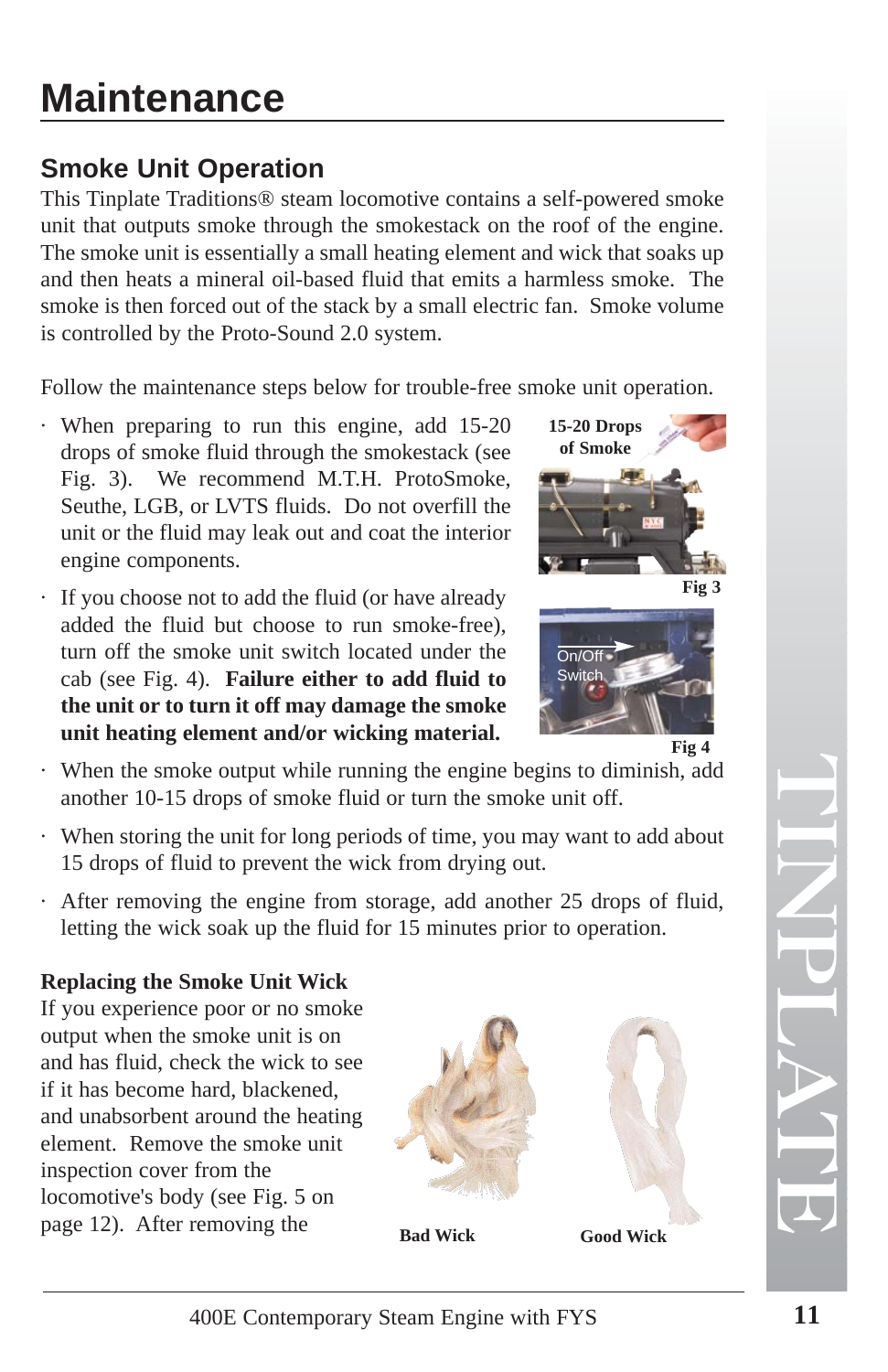chassis and inspection cover screws, lift the inspection plate away and inspect the wick. If it is darkly discolored and hard, it should be replaced.

Replacement parts and wick replacement instructions are available directly from the M.T.H. Parts Department.

**Remove 4 screws to open smoke stack and replace wick**

![](_page_11_Picture_3.jpeg)

![](_page_11_Figure_4.jpeg)

## **Light Replacement Instruction**

The locomotive's lights are controlled by a constant voltage circuit in the engine. They are easy to remove and replace when they burn out. Simply unscrew the bulb that needs to be replaced from its socket and replace it with another.

**Follow the directions on how to remove chassis under Removing the Battery page 13 to access the bulbs.**

![](_page_11_Picture_8.jpeg)

**Replace the headlamps with M.T.H. CI-0000001 clear lamps.**

![](_page_11_Picture_10.jpeg)

**Replace the red firebox lamps with M.T.H. CI-000007 red lamps.**

## **Self-Charging Battery Back-Up**

The special NiCad 7-cell 8.4v self-charging battery in this engine improves performance at any speed. It ensures that power to the sound system will remain on during directional changes or when travelling over dirty track or switches. The self-charging battery system is automatically turned on or off whenever track power is turned on or off.

Track power (when applied) recharges the battery, which should last for up to five years, and the special NiCad battery is a dry battery that should not leak or cause any damage to your engine. However, even this special battery will eventually wear down and need to be replaced. When you notice that your engine sounds seem distorted or garbled at low voltages or become silent when power from the transformer is turned off, test the battery to determine whether it should be recharged or replaced.

· Put the engine in neutral and leave the track voltage at 12 volts for 15 minutes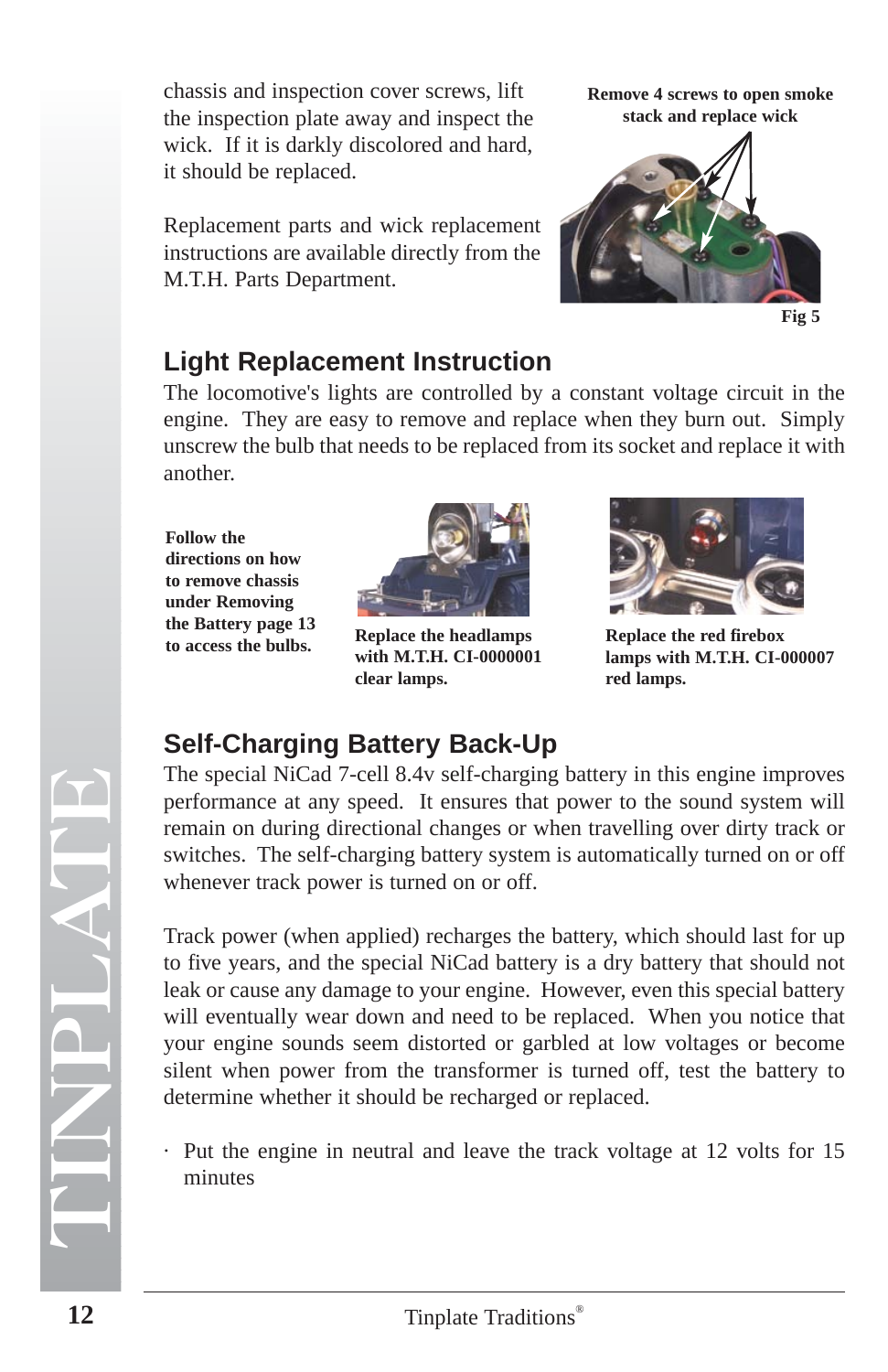- · If the sounds are improved at the end of the 15-minute test charge, the battery charge has run down and can be recharged. Do this by leaving the engine in neutral with track voltage at 12 volts for 6-7 hours so the battery can fully recharge. Or you can remove the battery and charge it in any standard slow charge battery recharger, following the recharger's directions.
- · If the sounds are not improved at the end of the 15-minute test charge, it is time to replace the battery (see directions under Removing the Battery). Contact the M.T.H. Parts Department (phone: 410-381-2580; e-mail: parts@mth-railking.com; mail: 7020 Columbia Gateway Drive, Columbia MD 21046-1532) for a replacement battery. A standard 9v alkaline battery can be substituted until your replacement arrives, but since alkaline batteries cannot be recharged, it will eventually wear down.

## **WARNING** : **Do not use a 6-cell 7.2v battery like those found in most convenience stores.**

## **Removing the Battery**

To Open the Chassis Remove 5 Screws

![](_page_12_Picture_5.jpeg)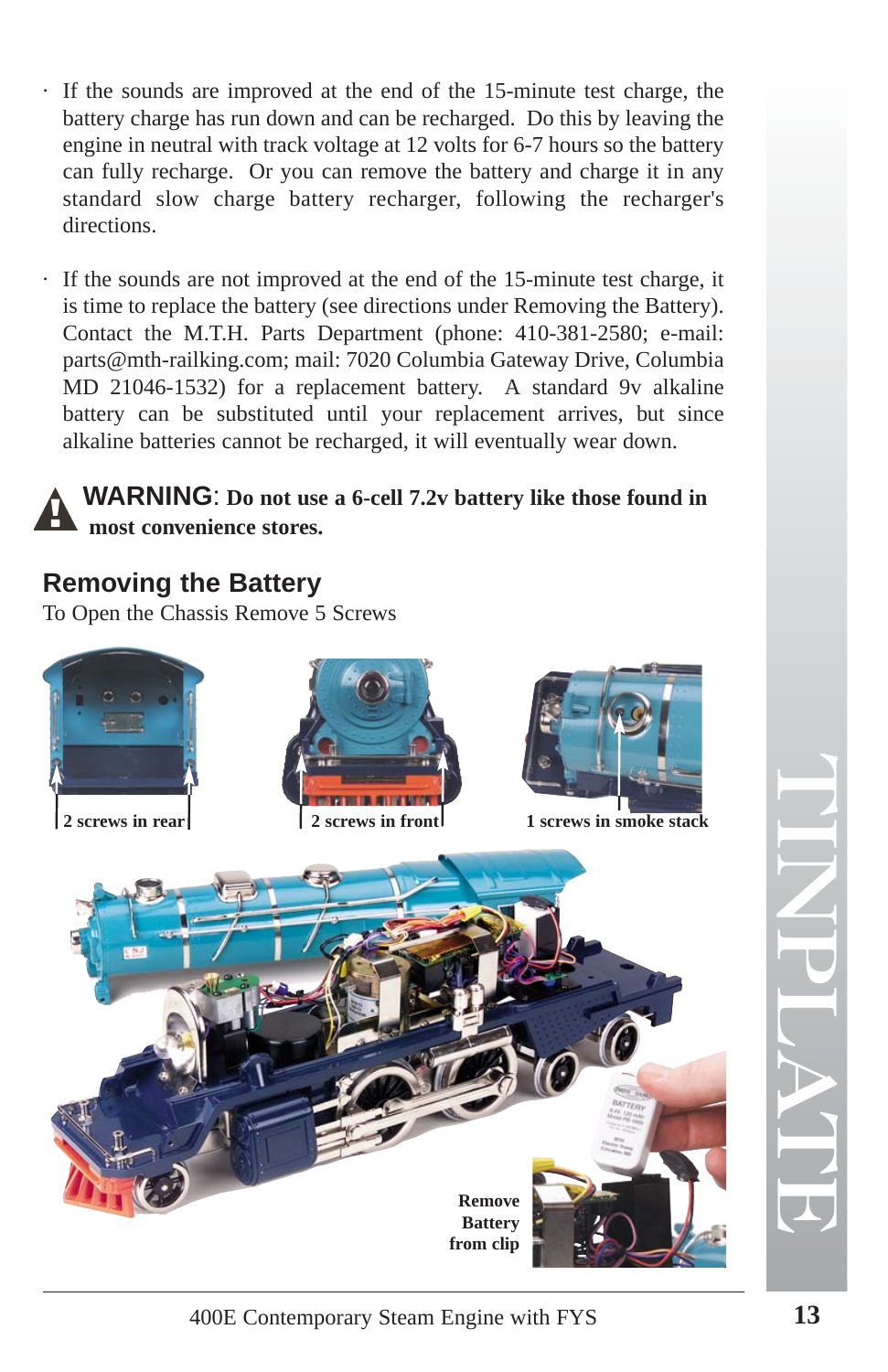## **Troubleshooting Proto-Sound® 2.0 Problems**

Although Proto-Sound 2.0 has been designed and engineered for ease of use, you may have some questions during initial operation.

| <b>Starting Up</b>                                                                                                                                         | Remedy                                                                                                                                                                                                                                                                             |
|------------------------------------------------------------------------------------------------------------------------------------------------------------|------------------------------------------------------------------------------------------------------------------------------------------------------------------------------------------------------------------------------------------------------------------------------------|
| When I first turn the power on, the engine<br>will not begin to run. I have to turn the<br>throttle off and then on again to get the<br>engine to operate. | This is normal behavior. To prevent accidental high-speed start-ups, Proto-<br>Sound 2.0 is programmed to start up in neutral anytime track power has been<br>turned off for several seconds. See the "Basic Operation" section for more<br>details.                               |
| Whistle                                                                                                                                                    | Remedy                                                                                                                                                                                                                                                                             |
| When I press the whistle button, the bell<br>comes on instead.                                                                                             | Reverse the transformer leads                                                                                                                                                                                                                                                      |
| I can't get the whistle to blow when I press<br>the whistle button.                                                                                        | You may be pressing the button too quickly. Try pressing the whistle button<br>more slowly, taking approximately one full second to fully depress the button.                                                                                                                      |
| Bell                                                                                                                                                       | Remedy                                                                                                                                                                                                                                                                             |
| When I press the whistle button, the bell<br>sounds.                                                                                                       | Reverse the transformer leads.                                                                                                                                                                                                                                                     |
| I can't get the bell to ring when I press the<br>bell button.                                                                                              | You may be pressing the button too quickly. Try pressing the whistle button<br>more slowly, taking approximately one full second to fully depress the button.                                                                                                                      |
| The bell won't work on a separate bell<br>button.                                                                                                          | Check the wiring of the separate button.                                                                                                                                                                                                                                           |
| Cab Chat                                                                                                                                                   | Remedy                                                                                                                                                                                                                                                                             |
| Sometimes the Cab Chatter sounds don't<br>play.                                                                                                            | Cab Chatter plays only in neutral at random intervals.                                                                                                                                                                                                                             |
| Lock-out                                                                                                                                                   | Remedy                                                                                                                                                                                                                                                                             |
| I can't get the engine to run after I power up<br>the transformer. It sits still with the engine<br>sounds running.                                        | The engine is locked into the neutral position. Follow the procedure in the<br>"Lock into a Direction" section.                                                                                                                                                                    |
| The engine won't lock into forward, neutral,<br>or reverse.                                                                                                | Engine speed must be below 10 scale mph (approx. 10 volts or less in<br>conventional mode).                                                                                                                                                                                        |
| Volume                                                                                                                                                     | Remedy                                                                                                                                                                                                                                                                             |
| The sounds seem distorted, especially when<br>the whistle or bell is activated.                                                                            | Proto-Sound 2.0 volume is set too high. Turn the volume control knob on the<br>bottom of the chassis counter-clockwise to reduce the volume.                                                                                                                                       |
| <b>Battery</b>                                                                                                                                             | Remedy                                                                                                                                                                                                                                                                             |
| The engine will not leave the neutral on<br>start-up.                                                                                                      | Check to be sure the battery is installed and fully charged. See the "Self-<br>Charging Battery Back-Up" section.                                                                                                                                                                  |
| I get no sounds when the engine shifts<br>between directions.                                                                                              | The battery may be dead or need to be charged. See the "Self-Charging<br>Battery Back-Up" section.                                                                                                                                                                                 |
| After I turn off my transformer, my engine<br>continues to make sounds before quitting.                                                                    | Proto-Sound 2.0 is designed to continue to sound for a few seconds after<br>power to the track has been shut off.                                                                                                                                                                  |
| FYS                                                                                                                                                        | Remedy                                                                                                                                                                                                                                                                             |
| The FYS sounds occasionally repeat<br>themselves.                                                                                                          | Proto-Sound 2.0 has a built-in random number generator that randomly<br>selects each sound clip to play. Because there are a limited number of sound<br>clips available in each FYS sequence, it is probable that some of these sound<br>clips will be repeated from time to time. |
| One in FYS, the engine doesn't go into<br>reverse.                                                                                                         | So that FYS effects can be as realistic as possible, Proto-Sound 2.0 disables<br>the reversing unit whenever FYS is enabled. This way the engine remains<br>still at its stop as the operator cycles through the FYS sequences.                                                    |
| When the FYS enters its last sequence the<br>bell automatically comes on.                                                                                  | FYS is programmed to start ringing the bell at that point. After<br>approximately 15 rings of the bell, it will automatically turn off.                                                                                                                                            |
| When FYS is enabled, pressing the whistle<br>and bell buttons has no effect.                                                                               | Because FYS must control various effects in each sequence, Proto-Sound 2.0<br>takes control of these sound effects until you exit FYS.                                                                                                                                             |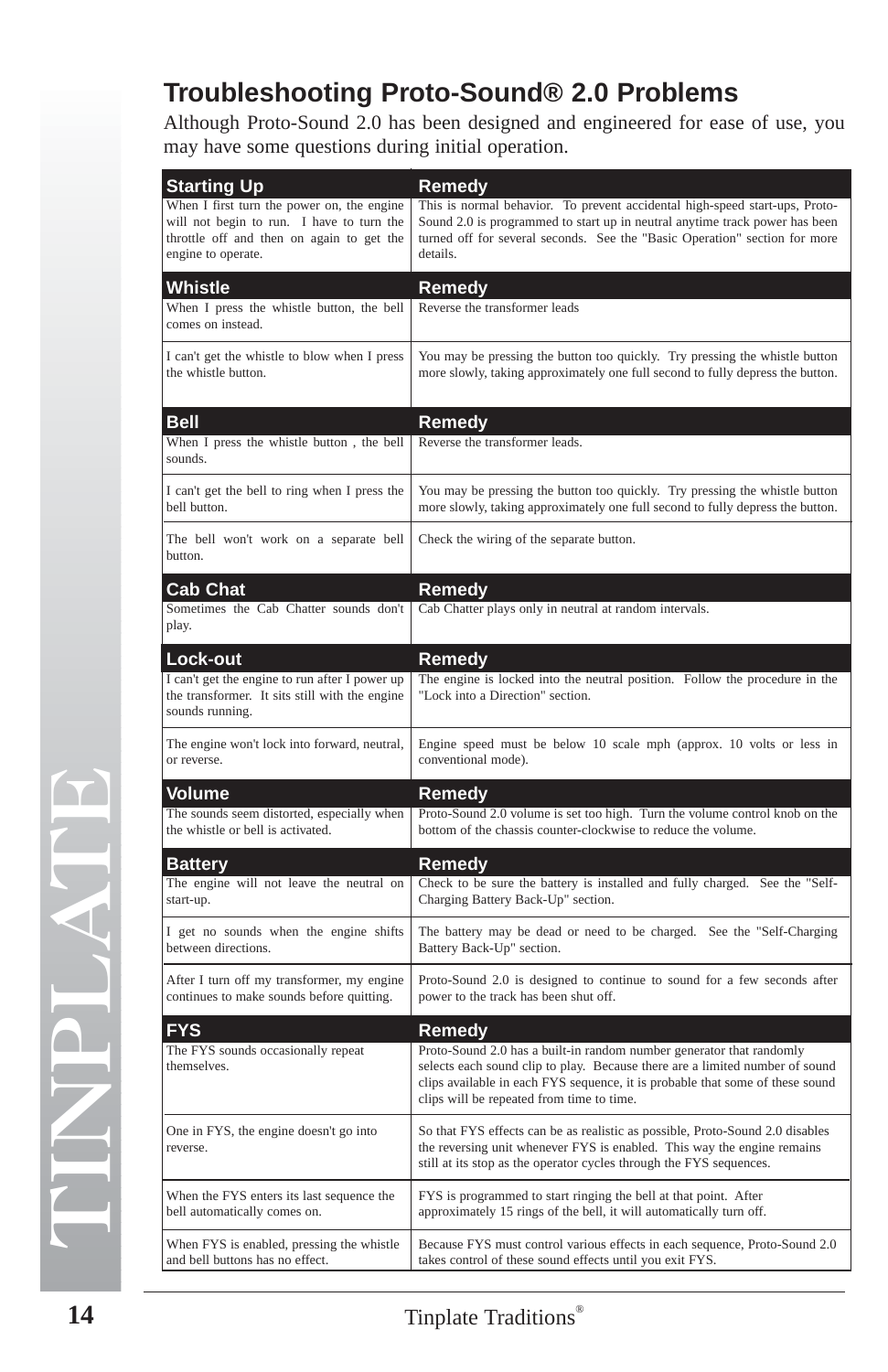## **Compatibility**

Proto-Sound 2.0 is designed to work with any standard AC transformer. The chart below lists the many compatible transformers. Note that many of the operational commands described in these instructions require a bell button, so if your transformer does not have its own bell button, you should consider adding one to get the full benefit of the system. In addition, the chart details how the terminals on these transformers should be attached to your layout.

| <b>Transformer</b><br><b>Model</b>                        | <b>Center Rail</b>                      | <b>Outside Rail</b>                    | Min/Max.<br>Voltage | Power<br>Rating | <b>Transformer</b><br><b>Type</b> |
|-----------------------------------------------------------|-----------------------------------------|----------------------------------------|---------------------|-----------------|-----------------------------------|
| <b>MTH Z-500</b>                                          | <b>Red Terminal</b>                     | <b>Black Terminal</b>                  | $0-18v$             | 50-Watt         | Electronic                        |
| <b>MTH Z-750</b>                                          | <b>Red Terminal</b>                     | <b>Black Terminal</b>                  | $0-21v$             | 75-Watt         | Electronic                        |
| MTH Z-4000                                                | <b>Red Terminal</b>                     | <b>Black Terminal</b>                  | $0-22v$             | 390-Watt        | Electronic                        |
| Lionel 1032                                               | U                                       | A                                      | $5-16v$             | 90-Watt         | <b>Standard</b>                   |
| Lionel 1032M                                              | U                                       | A                                      | $5-16v$             | 90-Watt         | <b>Standard</b>                   |
| Lionel 1033                                               | U                                       | A                                      | $5-16v$             | 90-Watt         | <b>Standard</b>                   |
| Lionel 1043                                               | U                                       | A                                      | $5-16v$             | 90-Watt         | <b>Standard</b>                   |
| Lionel 1043M                                              | U                                       | А                                      | $5-16v$             | 90-Watt         | <b>Standard</b>                   |
| Lionel 1044                                               | U                                       | A                                      | $5-16v$             | 90-Watt         | Standard                          |
| Lionel 1053                                               | U                                       | A                                      | $8 - 17v$           | 60-Watt         | <b>Standard</b>                   |
| Lionel 1063                                               | U                                       | A                                      | $8-17v$             | 60-Watt         | <b>Standard</b>                   |
| All-Trol                                                  | <b>Left Terminal</b>                    | <b>Right Terminal</b>                  | $0 - 24v$           | 300-Watt        | Electronic                        |
| <b>Dallee Hostler</b>                                     | <b>Left Terminal</b>                    | <b>Right Terminal</b>                  |                     |                 | Electronic                        |
| <b>Lionel LW</b>                                          | А                                       | U                                      | $8-18v$             | 75-Watt         | <b>Standard</b>                   |
| <b>Lionel KW</b>                                          | A or B                                  | U                                      | $6-20v$             | 190-Watt        | <b>Standard</b>                   |
| <b>Lionel MW</b>                                          | <b>Outside Track</b><br><b>Terminal</b> | <b>Inside Track</b><br><b>Terminal</b> | $5-16v$             | 50V.A.          | Electronic                        |
| <b>Lionel RS-1</b>                                        | <b>Red Terminal</b>                     | <b>Black Terminal</b>                  | $0-18v$             | 50V.A.          | Electronic                        |
| <b>Lionel RW</b>                                          | U                                       | A                                      | $9-19v$             | 110-Watt        | <b>Standard</b>                   |
| <b>Lionel SW</b>                                          | U                                       | Α                                      | <b>Unknown</b>      | 130-Watt        | <b>Standard</b>                   |
| <b>Lionel TW</b>                                          | U                                       | A                                      | $8-18v$             | 175-Watt        | <b>Standard</b>                   |
| <b>Lionel ZW</b>                                          | A,B,C or D                              | U                                      | $8-20v$             | 275-Watt        | <b>Standard</b>                   |
| <b>Lionel Post-War</b><br>Celebration<br><b>Series ZW</b> | A,B,C or D                              | Common                                 | $0 - 20v$           | 135/190 Watt    | Electronic                        |

## **Transformer Compatibility and Wiring Chart**

\* Conventional Mode Only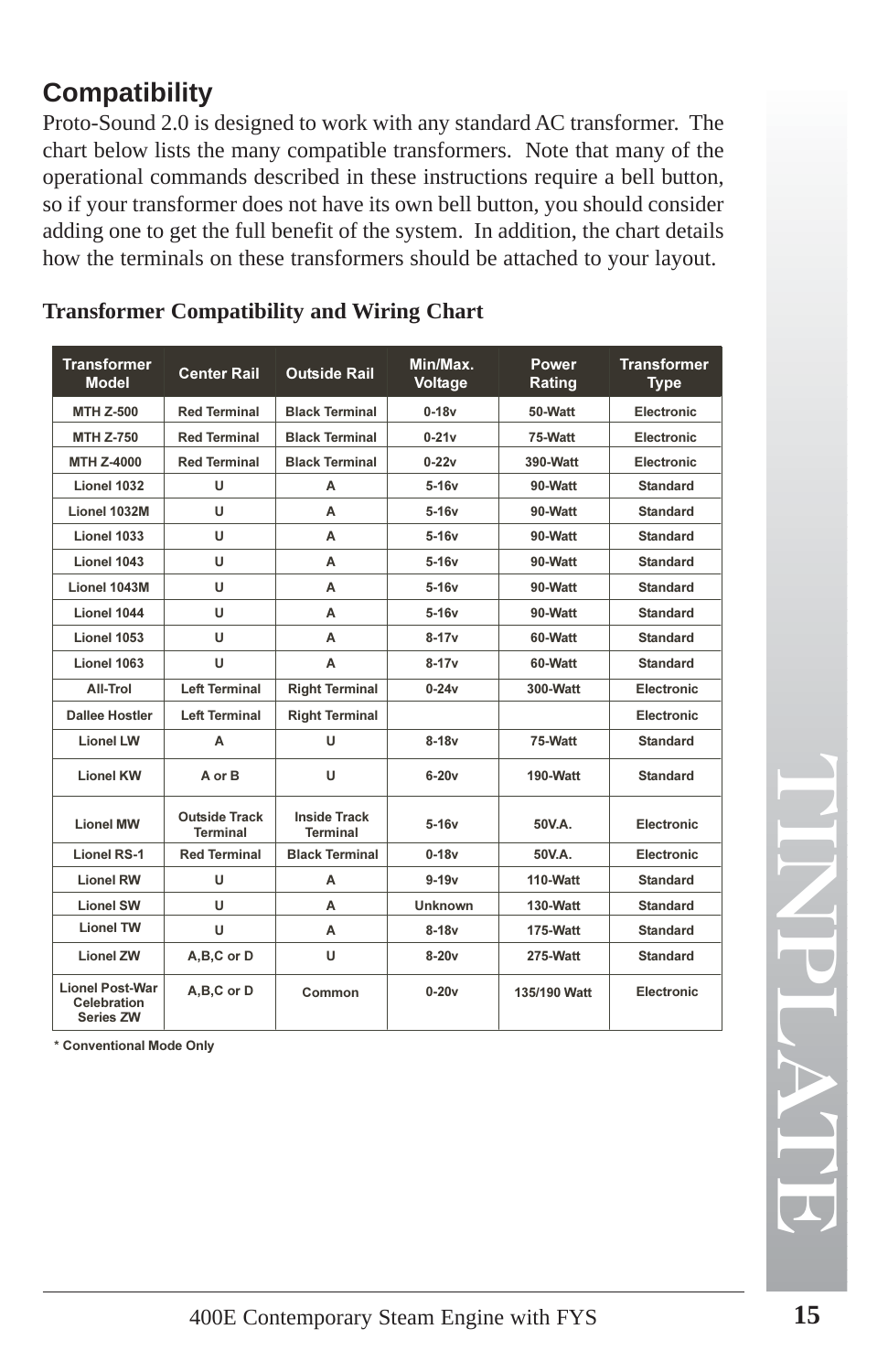## **Additional Features Accessible with the DCS Remote Control System:**

While conventional mode operation of a Proto-Sound 2.0 engine yields wonderfully realistic sound and several train control features, command mode operation allows the user to access a world of command functions never before accessible to O Gauge railroaders. With the addition of the DCS Remote Control System (including a DCS remote handheld and Track Interface Unit) users gain many advanced features, including:

- · **DCS Proto-Speed Control** Establishes desired locomotive speed in scale miles per hour increments via a thumbwheel control and allows operator to set maximum speed and acceleration/deceleration rates
- · **Locomotive Lighting Control** Remotely controls locomotive lights
- · Emergency Stop-Single button push stops all Proto-Sound 2.0 trains but does not turn off the power
- · **One Touch Global Mute/UnMute**-Single button mutes or unmutes all DCS-controlled locomotives' user-defined actions, including sound, lights, and smoke
- · **Proto-Dispatch Operation**-Public Address-like feature allows users to speak through locomotive speaker during operation
- · **Proto-Cast**-Allows users to play audio recordings through locomotive speaker during operation
- · **Proto-Doppler Sound Effects Set Up**-Users can configure locomotive for Doppler Operation, including setting distance points for Doppler start, repeat, and stop modes
- · **Independent Volume Control** of Engine Sounds, Bell, Horn & Whistle for each Locomotive
- · **Proto-Effects™ Set Up**-User can select individual Proto-Effects™ operations to be active or inactive, including cab chatter, train wreck sounds, and wheel clickety-clack sounds
- · **Direction Control Set Up**-User can set initial individual start-up direction (start in forward or reverse) for double-heading operations
- · **Locomotive Consist Set-up**-User can determine locomotive values for consist make-ups, allowing multiple locomotives belonging to a consist to operate together
- · **Query Locomotive Information**-User can query locomotive programming to learn locomotive address and engine data information, including scale miles traveled
- · **User Can** Query, Set and Operate Track and Accessory Interface Units for Programming Digital Command Operations for Accessories and Track Switches
- · **User Can** Script, Record and Playback Train Routes

Operating instructions for all DCS Command features will accompany the DCS remote control equipment.

TINPLATE

 $\left( \mathbf{\tau}\right)$ 

 $\overline{\phantom{0}}$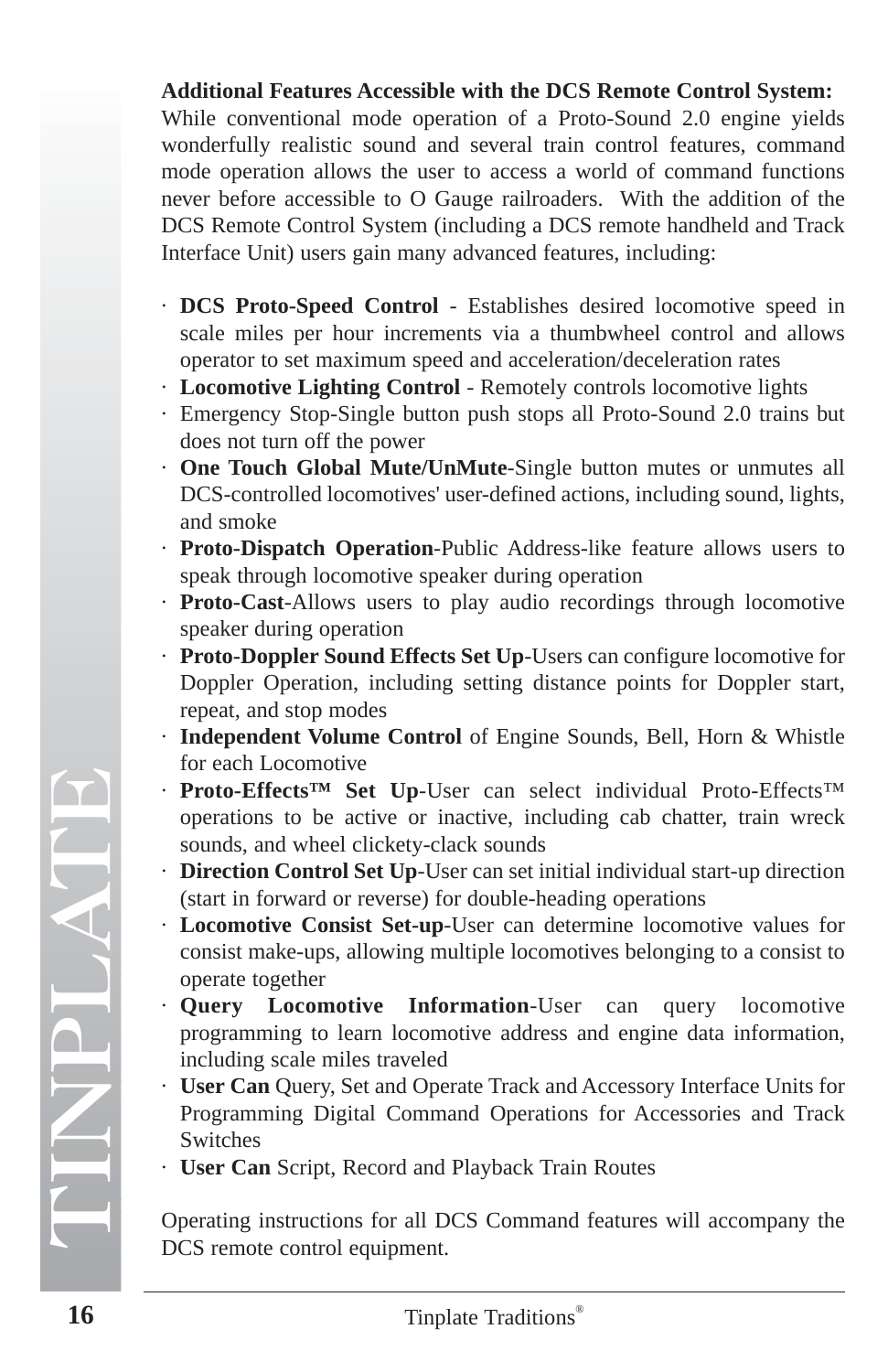| Notes: |                          |
|--------|--------------------------|
|        |                          |
|        |                          |
|        |                          |
|        |                          |
|        |                          |
|        |                          |
|        |                          |
|        |                          |
|        |                          |
|        |                          |
|        |                          |
|        |                          |
|        |                          |
|        |                          |
|        |                          |
|        |                          |
|        |                          |
|        |                          |
|        |                          |
|        |                          |
|        |                          |
|        | $\overline{\phantom{a}}$ |
|        |                          |